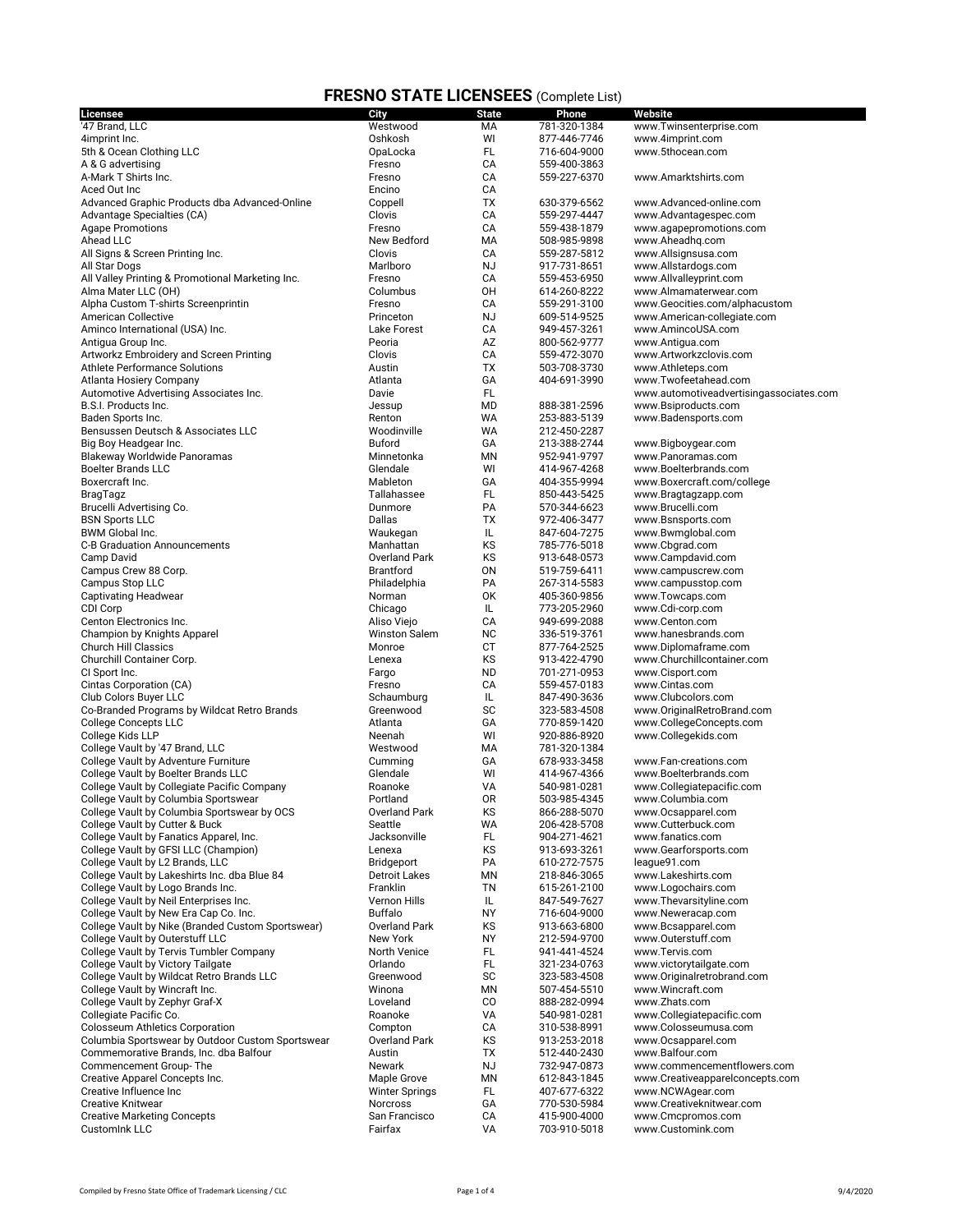| <b>Licensee</b>                                    | City                                | <b>State</b> | Phone                        | Website                                     |
|----------------------------------------------------|-------------------------------------|--------------|------------------------------|---------------------------------------------|
| Cutter & Buck                                      | Seattle                             | WA           | 206-622-4191                 | www.Cutterbuck.com                          |
| CZOC Housewares LLC dba Thirstystone Resources     | Gainesville                         | ТX           | 940-668-6793                 | www.Thirstystone.com                        |
| <b>Deluxe Financial Services LLC</b>               | Colorado Springs                    | CO           | 719-531-3982                 | www.Deluxe.com                              |
| Design Source USA Inc.                             | Yorba Linda                         | CA           | 310-923-0368                 | www.Design-source.us                        |
| DP Design                                          | Glendale                            | CA           | 626-303-6154                 | www.Know-wear.com                           |
| Duck House Inc.                                    | Montclair                           | CA           | 909-628-7500                 | www.Duckhouse.com                           |
| DVThompson & Associates LLC dba U-Stencil          | Arlington                           | TX           | 817-899-5629                 | www.u-stencil.com                           |
| <b>Express Yourself Sports Merchandise</b>         | Compton                             | CA           | 310-493-6573                 |                                             |
| Fall Rush, a wholly owned division of Follett Corp | Agoura Hills                        | CA           | 310-738-0892                 | www.Follett.com                             |
| Fan In A Box LLC                                   | Fresno                              | CA           | 855-837-7444                 | www.Faninabox.com                           |
| Fanatic Group LLC - The                            | Edison                              | <b>NJ</b>    | 732-512-1777                 | www.thefanaticgroup.com                     |
| Fanatics Apparel, Inc.                             | Jacksonville<br><b>Redwood City</b> | FL           | 904-271-4621                 | www.fanatics.com                            |
| FanMade Inc. by Zazzle                             |                                     | CA<br>MI     | 650-261-3312                 | www.Coveroo.com<br>www.Fathead.com          |
| FatHead LLC<br>For Bare Feet, LLC                  | Detroit<br>Martinsville             | IN           | 419-360-4186<br>765-349-7474 | www.fbforiginals.com                        |
| Four Point Products/Vulcan Information Packaging   | Vincent                             | AL           | 205-672-2241                 | www.Fourpoint.com                           |
| <b>Fresno State Printing Services</b>              | Fresno                              | CA           | 559-278-2740                 | www.Fresnostate.edu                         |
| Fresno Universal Services dba Athletic Designs Inc | Fresno                              | CA           | 559-485-4670                 | www.Athleticdesignsfresno.com               |
| G-III Leather Fashions Inc. (Starter)              | <b>New York</b>                     | NY           |                              |                                             |
| G-III Leather Fashions Inc. dba G-III Sports       | New York                            | ΝY           | 212-403-0564                 | www.G-iii.com                               |
| GameDay Couture                                    | Tulsa                               | 0K           | 855-343-6100                 | www.Gameday-couture.com                     |
| GameTime Sidekicks                                 | Powell                              | ΤN           | 865-947-2877                 | https://www.gametimesidekicks.com           |
| Garb Inc.                                          | Denver                              | CO           | 630-464-1023                 | www.Garbinc.com                             |
| <b>Geiger Collegiate Promotions</b>                | Lewiston                            | МE           | 207-755-2441                 | www.Geiger.com                              |
| <b>GFSI LLC (Champion)</b>                         | Lenexa                              | KS           | 913-693-3261                 | www.Gearforsports.com                       |
| GFSI LLC (Gear For Sports)                         | Lenexa                              | KS           | 913-693-3261                 | www.Gearforsports.com                       |
| GFSI LLC (Under Armour)                            | Lenexa                              | KS           | 913-693-3261                 | www.Gearforsports.com                       |
| Gorilla Marketing/CA                               | Riverside                           | CA           | 951-353-8133                 | www.Gorillamarketing.net                    |
| Gotta Have It Fan Foams, Corporation               | Springfield                         | VA           | 703-470-7020                 | www.Gottahaveitfanfoams.com                 |
| Great American Products Ltd.                       | <b>New Braunfels</b>                | TX           | 830-643-8026                 | www.Gap1.com                                |
| <b>Groove Ventures LLC</b>                         | Spring Hill                         | ΤN           | 888-981-5550                 | www.groovelife.com                          |
| H. Markus & Margossian                             | Fresno                              | CA           | 559-268-4555                 | www.Hmarkusco.com                           |
| <b>Halo Branded Solutions</b>                      | Sterling                            | IL           | 815-632-6974                 | www.Halo.com                                |
| Herff Jones LLC                                    | Indianapolis                        | IN           | 317-612-3683                 | www.HerffJones.com/college                  |
| <b>Holcomb Products</b>                            | Fresno                              | CA           | 559-447-5304                 |                                             |
| Holland Bar Stool Co.                              | Holland                             | MI           | 616-396-6311                 | www.Hollandbarstool.com                     |
| House of Doolittle Ltd.                            | Arlington Heights                   | IL           | 847-264-1714                 | www.Houseofdoolittle.com                    |
| Hype And Vice LLC                                  | Los Angeles<br>Tarzana              | CA<br>CA     | 818-675-0880                 | www.hypeandvice.com                         |
| I.D. Me Promotions LLC<br><b>Image Masters</b>     | Merced                              | CA           | 818-774-9500<br>209-723-1691 | www.Idmecollege.com<br>www.lmagemasters.com |
| Innovative Adhesives LLC                           | Cary                                | <b>NC</b>    | 866-926-2266                 | www.Innovativeadhesives.com                 |
| Island Imprints                                    | Fresno                              | CA           | 559-478-4817                 | www.Islandimprints.com                      |
| Jardine Associates                                 | North Kingstown                     | RI           | 401-667-3811                 | www.Jardineassociates.com                   |
| <b>JCO Enterprises</b>                             | Fresno                              | CA           | 559-801-4290                 |                                             |
| Jeta Morgan Inc. dba USA Licensed Bows             | Salem                               | IL           | 618-548-4400                 | www.Sportsbows.com                          |
| Joanne Symons Inc. dba Hy O Silver                 | Bandera                             | ТX           | 830-796-7961                 | www.Hyosilver.com                           |
| Johnnie-O                                          | Los Angeles                         | CA           | 877-787-4703                 | www.johnnie-o.com                           |
| Jostens Inc.                                       | Owatonna                            | MN           | 507-455-6561                 | www.Jostens.com                             |
| K & M/Nordic Co.                                   | Riverside                           | RI           | 401-431-9299                 | www.Nordiccollege.net                       |
| Kitty Keller Designs                               | Seguin                              | ТX           | 830-303-9280                 | www.Kittykeller.com                         |
| Knights Apparel LLC                                | <b>Winston Salem</b>                | <b>NC</b>    | 336-519-3761                 | www.hanesbrands.com                         |
| Knits N Weaves dba Horn Legend                     | Frisco                              | ТX           | 469-200-5455                 | www.Hornlegend.com                          |
| Kolder Incorporated                                | Edinburg                            | <b>TX</b>    | 956-381-9851                 | www.Kolder.com                              |
| Kranos Corporation dba Schutt Sports               | Litchfield                          | IL           | 217-324-2712                 | www.Schuttsports.com                        |
| L2 Brands, LLC                                     | Bridgeport                          | PA           | 610-272-7575                 | league91.com                                |
| Lakeshirts Inc. dba Blue 84                        | <b>Detroit Lakes</b>                | ΜN           | 218-846-3065                 | www.Lakeshirts.com                          |
| Levelwear                                          | Richmond Hill                       | ON           | 866-423-5071                 | www.Levelwear.com                           |
| Libros for Small Hands, LLC                        | Lemoore                             | CA           | 559-904-2223                 |                                             |
| Logo Brands Inc.                                   | Franklin                            | ΤN           | 615-261-2100                 | www.Logobrands.com                          |
| LogoArt LLC                                        | Erlanger                            | KY           | 859-980-1025                 | www.logoart.com                             |
| LogoFit LLC<br>Lokai Holdings LLC                  | Flint<br>New York                   | MI           | 810-336-1697                 | www.Logofit.com                             |
| <b>LRT Sales</b>                                   | Dallas                              | NY<br>ТX     | 646-979-3481<br>917-414-2155 | www.lokai.com<br>www.Lrtsales.com           |
| Luttrell Investments Inc. dba Image One            | Little Rock                         | AR           | 501-663-9595                 | www.Imageonecollegiate.com                  |
| <b>LXG</b>                                         | Tempe                               | AZ           | 602-437-5550                 | www.Lxginc.com                              |
| M & M Screen Printing & Embroidery Inc.            | Clovis                              | CA           | 559-325-3400                 |                                             |
| Mad Illustrators                                   | Fresno                              | CA           | 559-312-5617                 | madillustrators.com                         |
| Memory Company LLC-The                             | Phenix City                         | AL           | 888-448-1480                 | www.Memorycompany.com                       |
| Midwest College Mktg Group a div of IMAGEN Brands  | Fletcher                            | NC           | 800-920-5944                 | www.Mcmgroup.net                            |
| Milliken & Company                                 | Spartanburg                         | SC           | 864-503-6103                 | www.Milliken.com                            |
| Mojo Licensing                                     | Irvine                              | CA           | 949-748-3526                 | www.sportsluggage.com                       |
| MP Direct Inc.                                     | Clearwater                          | FL.          | 207-831-9494                 | www.Suntime.com                             |
| Multi Marketing Corp                               | Fresno                              | CA           | 559-454-9400                 | http://Archerandhound.com                   |
| <b>MV Sport</b>                                    | <b>Bay Shore</b>                    | NΥ           | 631-273-8020                 | www.Mvsport.com                             |
| Neil Enterprises Inc.                              | Vernon Hills                        | IL           | 847-549-7627                 | www.neilvarsityline.com                     |
| New Agenda                                         | Comstock Park                       | MI           | 800-243-6326                 | www.Perrinwear.com                          |
| New Era Cap Co. Inc.                               | Opa Locka                           | FL           | 305-822-4606                 | www.Neweracap.com                           |
| NFLPA by Fanatics Apparel, Inc.                    | Jacksonville                        | FL.          | 904-271-4621                 |                                             |
| Nike by Branded Custom Sportswear                  | Overland Park                       | KS           | 913-663-6800                 | www.Bcsapparel.com                          |
| Northwest Company LLC-The                          | Roslyn                              | NY           | 516-484-6996                 | www.Thenorthwest.com                        |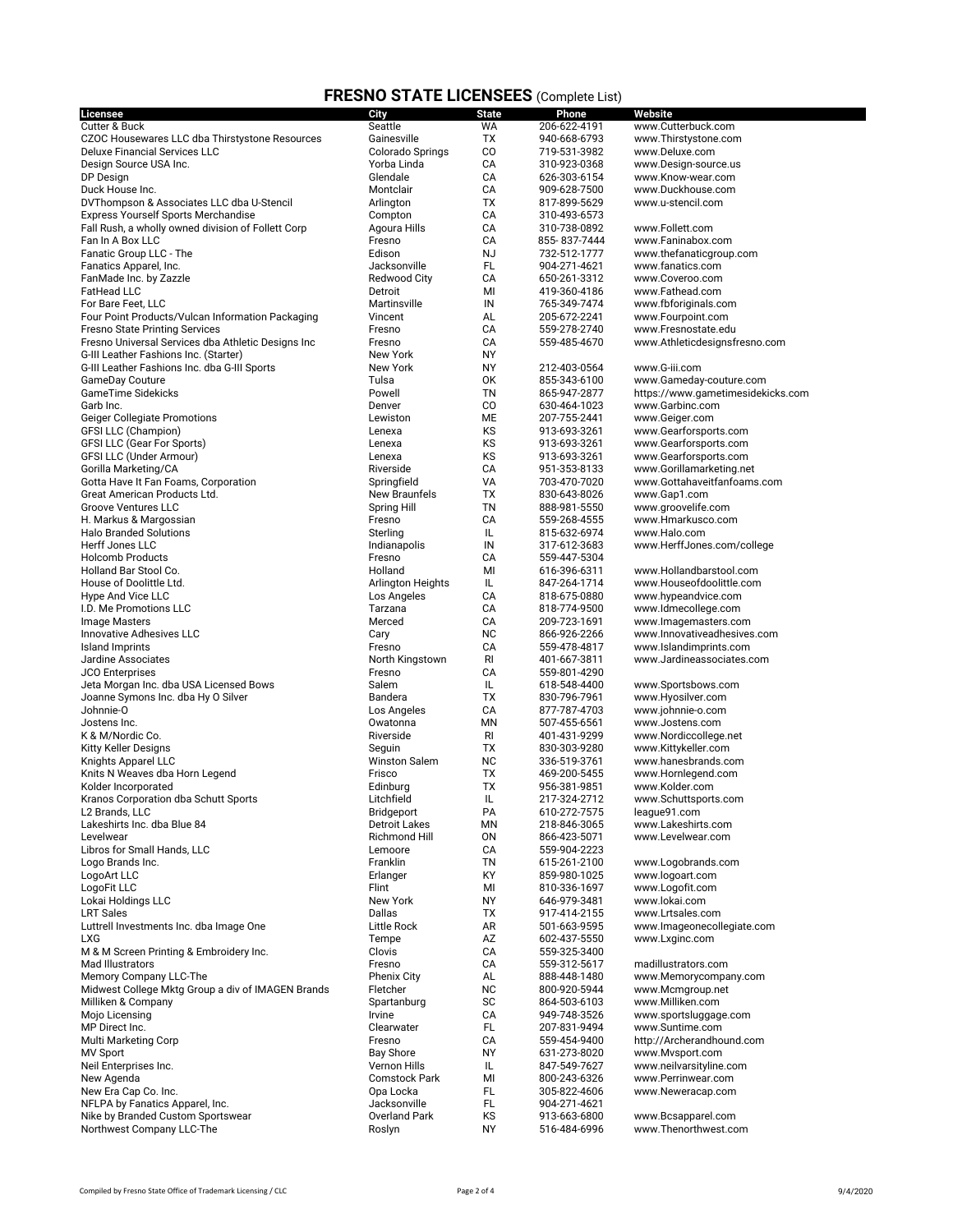| Licensee                                         | <b>City</b>             | <b>State</b>    | Phone                        | Website                                   |
|--------------------------------------------------|-------------------------|-----------------|------------------------------|-------------------------------------------|
| <b>Ohiopyle Prints</b>                           | Ohiopyle                | PA              | (724) 329-4135               |                                           |
| One Source Network Inc. dba Capri Designs        | Lavonia                 | GА              | 678-400-2354                 | www.capridesigns.com                      |
| <b>Ouray Sportswear LLC</b>                      | Englewood               | CO              | 303-789-4035                 | www.Ouraysportswear.com                   |
| Outerstuff LLC                                   | New York                | <b>NY</b>       | 212-594-9700                 | www.Outerstuff.com                        |
| Oxford Industries, Inc.                          | Atlanta                 | GA              | 912-526-1168                 | www.oxfordinc.com                         |
| P. Graham Dunn                                   | Dalton                  | OH              | 800-828-5260                 | www.pgrahamdunn.com/                      |
| Panini America, Inc.                             | Irving                  | ТX              | 940-765-0783                 | www.Paniniamerica.net                     |
| Patina Products                                  | Arroya Grande           | CA              | 805-474-1354                 | www.Patinaproducts.com                    |
| Pete's Sport Shop                                | Madera<br>Phoenix       | CA              | 559-673-5951                 |                                           |
| Ping                                             | Boulder                 | AZ<br>CO        | 602-687-5191<br>303-803-2170 | www.Ping.com                              |
| PopSockets LLC<br>Potter Manufacturing Company   | Eugene                  | <b>OR</b>       | 541-343-4450                 | www.Popsockets.com<br>www.Potterdecal.com |
| Premiums Promotions & Imports Inc.               | Daytona Beach           | FL              | 386-258-1900                 | www.Gamedaymarketing.com                  |
| Prime Brands Group Inc.                          | Brooklyn                | <b>NY</b>       | 732-876-5350                 |                                           |
| Printasaurus LLC                                 | Fresno                  | CA              | 559-292-7500                 | www.Printasaurus.com                      |
| Priority Group LLC- The dba Priority Press, Inc. | Indianapolis            | IN              | 317-241-4234                 | www.Prioritygroup.com                     |
| Proforma Signature Promotions, LLC               | Fresno                  | CА              | 559-288-4952                 |                                           |
| Public Identity, a division of BAMKO, LLC        | Los Angeles             | CA              | 323-266-1360                 | www.Publicidentity.com                    |
| R and R Imports Inc.                             | Salem                   | VA              | 540-904-6969                 | www.Rrinconline.com                       |
| R. Douglas Custom Clothier                       | Fresno                  | CA              | 559-460-7577                 | www.Rdouglas.net                          |
| R.F.S.J. Inc.                                    | Mt. Pleasant            | PA              | 724-547-4457                 | www.rfsj.com                              |
| <b>Rawlings Sporting Goods</b>                   | St. Louis               | M <sub>O</sub>  | 314-819-2839                 | www.rawlings.com                          |
| RB III Associates DBA Teamwork Athletic Apparel  | Carlsbad                | CA              | 800-345-3482                 | www.teamworkathletic.com                  |
| Real Value LLC dba Simple Modern                 | Oklahoma City           | OK              | 918-607-7521                 | www.simplemodern.com                      |
| Reborn Clothing Co.                              | Raleigh                 | <b>NC</b>       | 910-920-7191                 | www.Rebornclothing.co                     |
| Rhino Rugby Sports and Leisure LLC               | Tappan                  | <b>NY</b>       | 845-535-9263                 | www.rhinorugby.com                        |
| Rhythm-N-Roots Regime, LLC dba WYR Clothing      | Tempe                   | AZ              | 480-290-9524                 | www.Wearyourroots.com                     |
| Richardson Sports Inc.                           | Springfield             | 0R              | 541-687-1818                 | www.Richardsoncap.com                     |
| Rico Industries/Tag Express                      | <b>Niles</b>            | IL              | 312-427-0313                 | www.Ricoinc.com                           |
| Roaring Spring Blank Book Co.                    | Roaring Spring          | PA              | 814-224-5141                 | www.Roaringspring.com                     |
| Rock 'Em                                         | Orlando                 | FL              | 407-730-7931                 | www.rockemapparel.com                     |
| Ross Sportswear                                  | New Hope                | <b>MN</b>       | 763-545-9544                 |                                           |
| Royce Apparel Inc.                               | Kannapolis              | <b>NC</b>       | 704-933-6000                 | www.Royceapparel.com                      |
| <b>Rush Advertising Specialties</b>              | Fresno                  | CA              | 559-224-5079                 | www.Rushadvertising.com                   |
| Rush International                               | Fresno                  | CA              | 559-261-9734                 | www.Rushimprintables.com                  |
| Russell Athletic by Boxercraft Inc.              | Mableton                | GA              | 404-355-9994                 |                                           |
| Safeguard Business Systems (TX)                  | Dallas                  | ТX              | 214-905-4747                 | www.gosafeguard.com                       |
| <b>Samsill Corporation</b>                       | Ft. Worth               | ТX              | 817-536-1906                 | www.Samsill.com                           |
| Scurve Inc. dba Badassfam                        | Los Angeles<br>Omaha    | СA<br><b>NE</b> | 213-718-0909<br>402-731-8181 | scurveusa.com                             |
| <b>Sewing Concepts</b><br>Sharp Ideas Inc.       | Fresno                  | CA              | 559-446-2111                 | www.Scflags.com<br>www.Ideasbysharp.net   |
| Shinesty Inc dba Tellum and Chop                 | Boulder                 | CO              | 515-451-3530                 | www.Tellumandchop.com                     |
| Sideline Apparel by College Concepts             | Atlanta                 | GA              | 770-859-1420                 | www.Collegeconcepts.com                   |
| Signature Announcements Inc.                     | Clearwater              | FL              | 727-489-2070                 | www.signaturea.com                        |
| <b>Silver Screen Printing</b>                    | Reno                    | <b>NV</b>       | 562-274-2483                 | www.silverscreenprinting.com              |
| Siskiyou Buckle Co.                              | Medford                 | 0R              | 541 858 3400                 | www.Siskiyougifts.com                     |
| Sikrs LLC                                        | <b>Walnut Creek</b>     | CA              | 646-458-1909                 | www.Slkrs.co                              |
| Spirit Products Ltd./MA                          | Methuen                 | MA              | 978-372-2022                 | www.Spiritproducts.com                    |
| Sporn Company Inc. dba Bixler Collegiate         | Burlington              | VT              | 514-228-1306                 | http://bixlercollegiate.com/              |
| <b>Sports Licensing Solutions LLC</b>            | Suwanee                 | GA              | 800-525-5923                 | www.Fanmats.com                           |
| <b>Staples Promotional Products (KS)</b>         | Overland Park           | ΚS              | 314-692-3157                 |                                           |
| Stitch Master Custom Embroidery (CA)             | Fresno                  | CA              | 559-431-1598                 | www.Stitchmasterfresno.com                |
| Storm Duds Raingear                              | Attleboro               | MA              | 508-222-0155                 | www.Stormduds.com                         |
| <b>Strand Art Company</b>                        | Anaheim                 | CA              | 714-777-0444                 | www.Strandart.com                         |
| Strategic Printing and Mfg. Solutions Inc.       | Tualatin                | 0R              | 503-351-8049                 | www.Keyscaper.com                         |
| Strideline LLC                                   | Seattle                 | WA              | 425-246-3717                 | www.strideline.com                        |
| Style Pasifika International LLC                 | Las Vegas               | <b>NV</b>       | 702-644-9445                 | www.realfansgonuts.com                    |
| Summerland Bags, LLC                             | Yorba Linda             | CA              |                              | www.Summerlandbags.com                    |
| T-Shirt International Inc.                       | Waukesha                | WI              | 262-446-3600                 | www.Tsisportswear.com                     |
| Taylor Made Golf Company, Inc.                   | Carlsbad                | СA              | 800-456-8633                 | www.Taylormadegolf.com                    |
| Team Beans LLC                                   | Somerset                | NJ              | 848-260-4315                 | www.FOCO.com                              |
| <b>Team Golf</b>                                 | Carrollton              | ТX              | 214-366-1595                 | www.teamgolfusa.com                       |
| <b>Tervis Tumbler Company</b>                    | <b>North Venice</b>     | FL              | 941-441-4524                 | www.Tervis.com                            |
| <b>Timeless Etchings LLC</b>                     | <b>Milton Freewater</b> | 0R              | 541-401-2607                 | www.timelessetchingsco.com                |
| To The Game LLC                                  | Phenix City<br>Loveland | AL<br>CO        | 334-291-5151                 | www.2thegame.com<br>www.Zhats.com         |
| Tokyodachi by Zephyr Graf-X<br>Tommy Bahama      | Seattle                 | WA              | 888-282-0994<br>206-622-8688 | www.Tommybahama.com                       |
| Top Of The World                                 | Norman                  | OK              | 405-360-9856                 | www.Towcaps.com                           |
| TOW Merch By Amazon                              | Norman                  | OK              | 405-360-9856                 | www.Towcaps.com                           |
| Triform Custom Apparel, LLC                      | Overland Park           | ΚS              | 913-253-2018                 | triformapparel.com                        |
| TriHex Athletic Apparel dba Rudis                | Marysville              | OH              | 937-738-6900                 | www.Therudis.com                          |
| Tugboat, Inc.                                    | Napa                    | CA              | 707-252-3536                 | www.Tugboatinc.com                        |
| Twin City Knitting Co. Inc.                      | Conover                 | <b>NC</b>       | 828-464-4830                 | www.tcksports.com                         |
| U-Trau Inc.                                      | Lakewood                | CO              | 303-375-9620                 | www.Utrau.com                             |
| University Blanket & Flag Corp                   | Coronado                | CA              | 619-435-4100                 | www.Ubflag.com                            |
| University Frames (CA)                           | Anaheim                 | СA              | 800-711-1977                 | www.Universityframes.com                  |
| <b>University Girls</b>                          | Charleston              | WV              | 304-610-2280                 | www.Ugapparel.com                         |
| University Tees Inc.                             | Lakewood                | OH              | 440-666-4281                 | www.Universitytees.com                    |
| <b>Uscape Apparel LLC</b>                        | Irvine                  | CA              | 949-842-1908                 | www.uscapeapparel.com                     |
| <b>Vantage Custom Classics</b>                   | Avenel                  | NJ              | 732-340-3000                 | www.Vantageapparel.com                    |